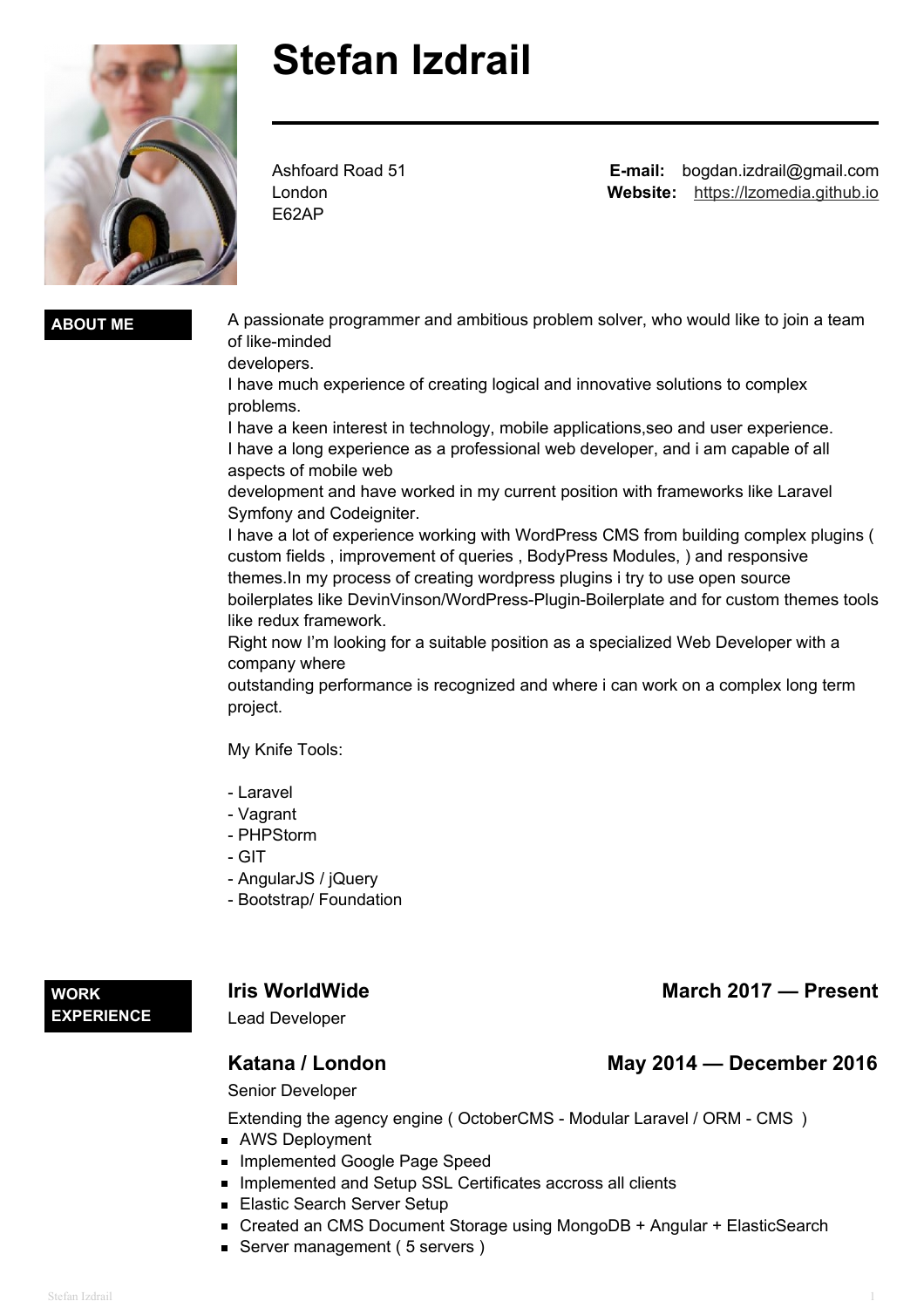- **Implemented Jerkins CI for Deployment**
- **Implementation of front-end extensions using AngularJs and SCSS**
- **Development of a REST application layer using Laravel Framework for mobile app**
- **WordPress Plugin Development for generating QR Codes for WeChat**
- Develop a Like module for RainLab Forum CMS.
- Develop Open Source module for Magento shoping Cart
- **Develop Wordpress Facebook Groups Importer Plugin**
- **Develop Elastic-Search Module for improving the search results in October CMS Tehnologies used** : Laravel,Mysql,Javascript,AngularJS,MongoDB,ElasticSearch **Software Used**: Adobe Photoshop, Adobe Fireworks, PHPStorm

# **Pixeled Eggs / London May 2014 — Present**

Contract Developer

I'm building in my spare time landing page websites using AngularJS and SQLlite database for wedding events.

# **Net Ten March 2012 — May 2014**

Mid Developer, Italy

Development of complex web applications for a leading digital agency company using OOP JavaScript, HTML5 and CSS3 / SCSS.

- **Development of the deployment process with Capistrano on distributed servers**
- **Used Angular.js to develop a Moto Insurance Platform with a highly interactive user** interface which performs in real-time.
- Used Laravel 3 for prototype an interface between Newrelic and our server
- **Developed and simple CMS using Laravel Angular and Scss for storing our password** for databases, ftp,domains
- **Developed solution for Server Side Responsive Images (RESS) used by most of our** customers
- Developed cross browser/device touch event handler
- **Introduced to Open Web Application Security Project (OWASP)**
- Paticipated on a lot of meetings with the php user group from Milan.
- **Development of prototypes and support for customer projects such as Nodis, Pogliani,** Henkel.
- Develop websites using Wordpress CMS : http://www.vumm.it/ , http://www.checamere.it/,

**Tehnologies used** : Laravel,Zend 2,Codeigniter,MySQL,JAVA **Software Used**: Adobe Photoshop, Adobe Fireworks, eclipse, phpstorm,

# **Huckleberry Branding June 2010 — January 2012**

Web developer, Romania

Used Codeigniter Framework for prototype an interface between ING Bank and small marketing website.

Developed cross browser/device touch event handler

VIP Member of Defcamp Romania ( Security Information Reserch )

Paticipated on a lot of meetings with the php user group from Bucharest.

Development of prototypes and support for customer projects such as UTI, ING BANK. Projects: products.uti.eu.com, lectiadeprimajutor.ro, inregistrare.certsign.ro

Software developed cronos a web scrapped that was parsing website with news and made a lot of lexical

procesing using bayesian alghorithm.

Projects Android: https://play.google.com/store/apps/details?

id=air.ro.asur.ScienceCalendarRO&hl=ro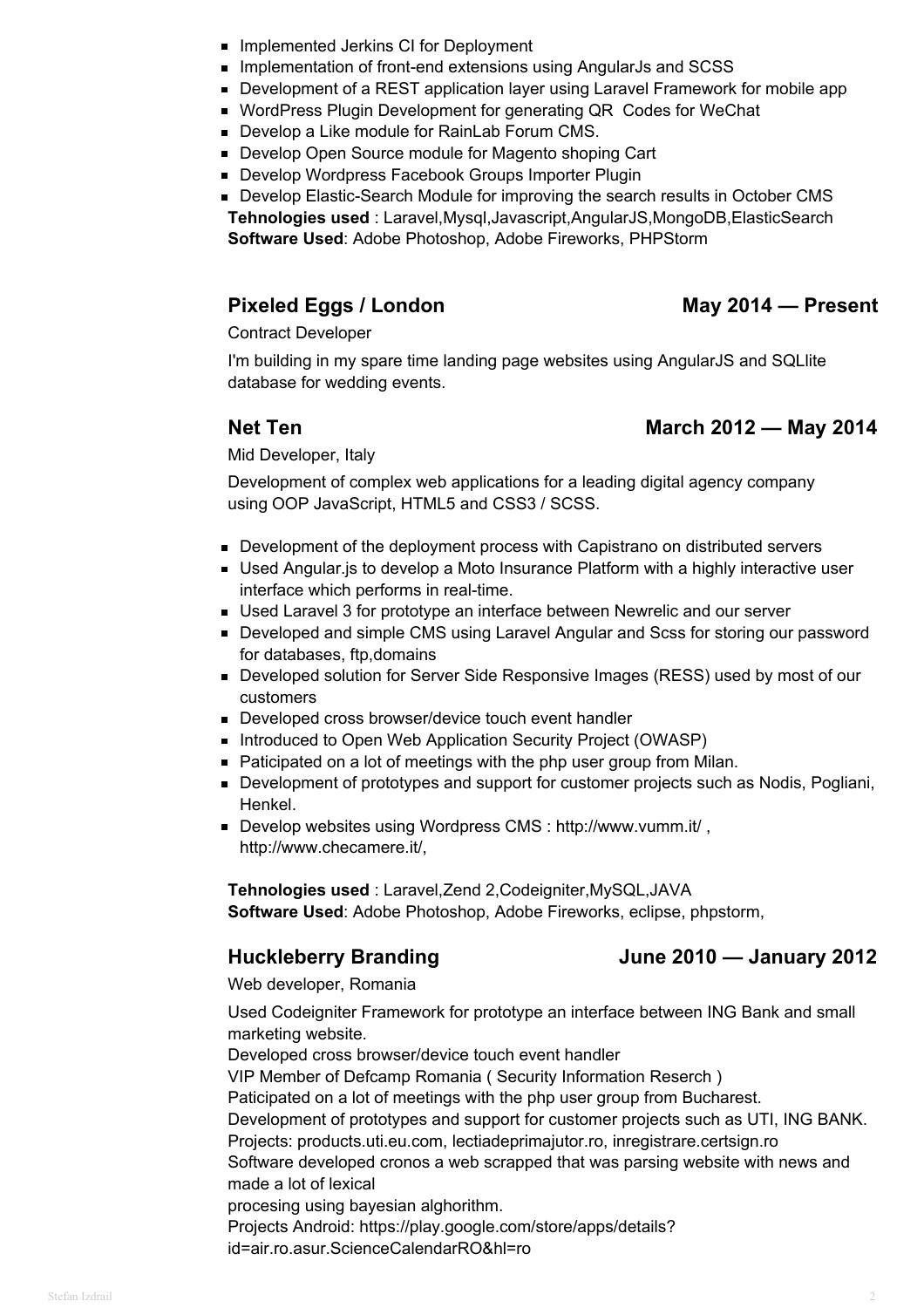Tehnologies used: PHPOOP, MYSQL, JAVA, ANDROID SDK • Software Used: Adobe Photoshop, Adobe Fireworks, Eclipse,

**EDUCATION Computer science Oct 2008 — Aug 2012**

**INTERESTS** WordPress

Spiru Haret

- **BuddyPress**
- Facebook API
- **Twich API**
- ElasticSearch
- **Android**
- Arduino
- Symfony
- **Laravel**
- **Codeigniter**
- **MYSQL**
- JAVA
- $C++$
- OOP
- AI
- AngularJS
- SASS
- **Bayesian Statistics**

## **SKILL SET CMS**

I've used a lot of CMS for building websites but i can say that my first choice when getting the scope of work is to go with WordPress because of his simplicity. I tend to use WordPress in the most complex ways from creating custom plugins or responsive themes, using tools like WP-CLI helps me improve my speed while coding the back-end side of an WordPress plugin and using frameworks helps me improve the speed while coding the front-end side.

### **Technology**

Awareness of the Web Development industry, and new technologies. Developing multi-user applications within a (SOA) service orientated architecture. Writing up technical manuals and user instructions. Knowledge of international web standards and protocols.

### **PHP Frameworks**

Development of a Laravel & Codeigntier Framework Developed Application with Codeigniter / AngularJS Developed interactive web pages with jQuery and jQuery UI ,jQuery Mobile Development of complex web applications with Zend 2 Framework + JQuery

### **Versioning**

Source code version control with Subversion/GIT/Mercurial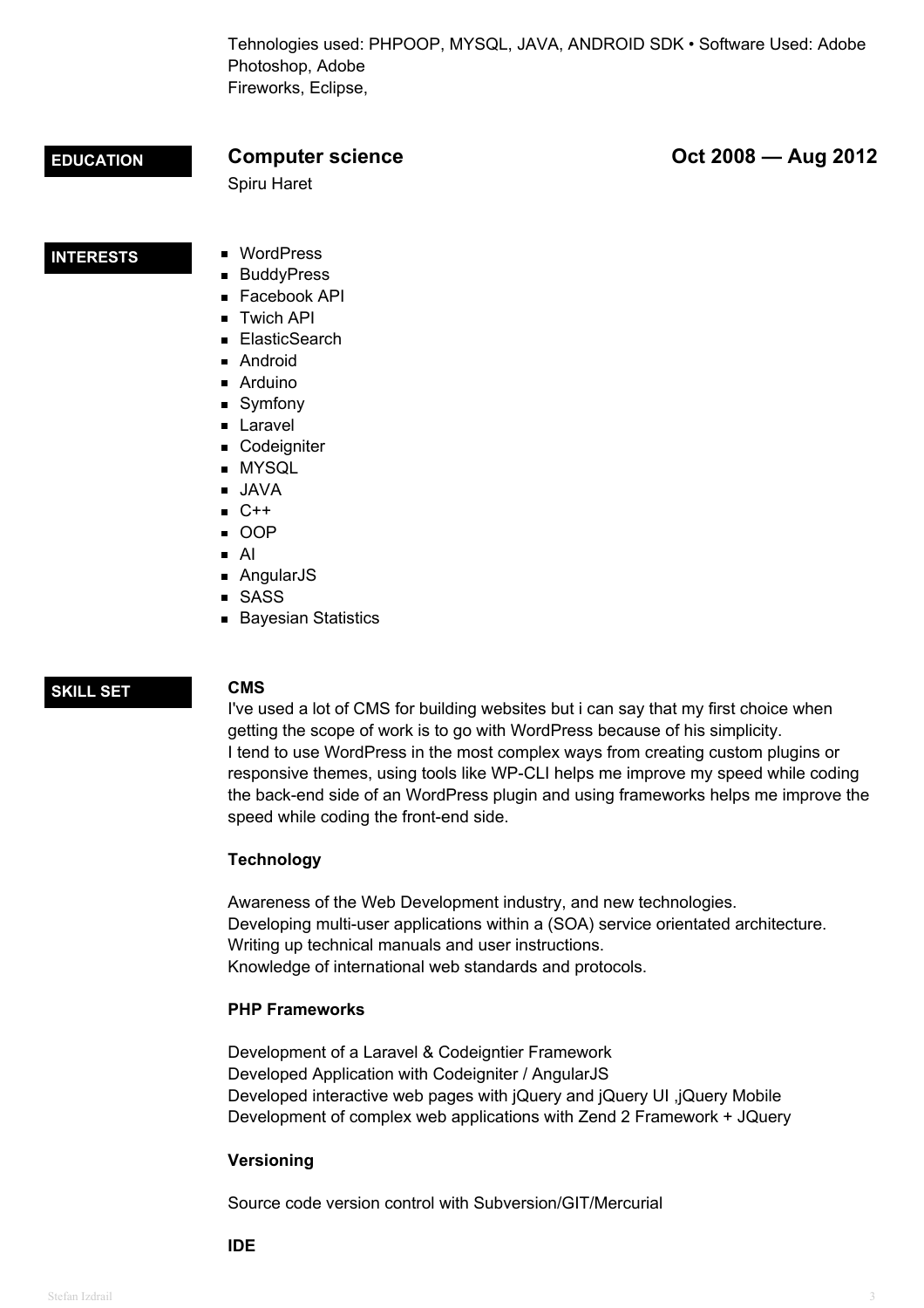PhpStorm,Eclipse,Aptana Operating Systems Mac OS X, Debian/Ubuntu and CentOS Linux, Windows

### **Server**

Setup Google PageSpeed Plugin Server Setup - Centos 6,7 Setup and management NGinx Server Setup PHP lib & extensions Setup and management PHP Daemon Setup and management Redis & Memcached Setup and management SMTP Server Setup and management MongoDB Server Setup and management FTP Server Setup and management of Apache/Ngnix web server Setup and management of MySQL Database Server Setup and manage Server panels ( Webmin, ISCP, Cpanel, VestaCP )

### **PROJECTS**

Wordpress http://www.katanalondon.com

Wordpress : https://laravelquestions.com ( custom plugin for extracting content from StackOverflow )

Wordpress: http://www.checamere.it/ (custom theme , custom plugin )

Wordpress: http://www.millutensil.com/ ( custom theme , custom plugins, responsive , visual composer )

Wordpress: http://club.mustela.it/ ( social network built using buddypress )

Laravel Project : https://www.ecisconnect.org/

Laravel Project : https://www.ecis.org/

Laravel Project : https://www.apexyachts.com/

Laravel Project https://hotelvagabondsingapore.com

Laravel Project : https://www.dryby.co.uk/

Rest Api : https://www.api.dryby.co.uk/

Codeigniter Project http://www.pogliani.com/

Codeigniter Project http://motociclisti.it/ ( Social Network / Ads Network )

Codeigntier Project http://www.uticfm.ro/ ( Corporate website )

Codeigntier Project http://www.kovoare.ro/ ( Ecommerce store )

Magento Store : http://www.nodis-italia.it/en/